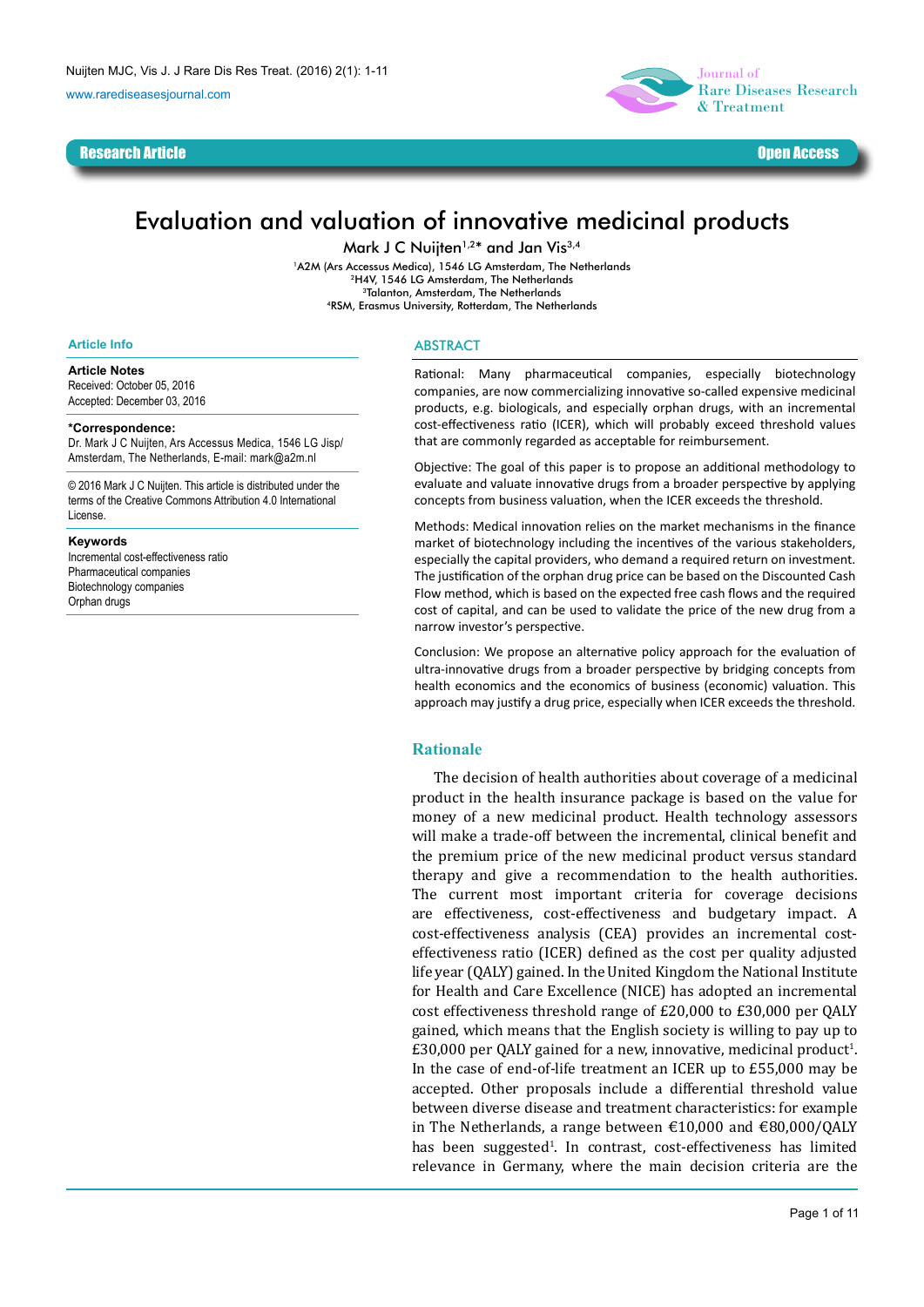incremental clinical benefit compared with standard care and the budget impact. A budgetary impact analysis (BIA) shows the impact of a new medicinal product on the annual national medicinal product budget (drug budget) and total health expenditures.

Many pharmaceutical companies, especially biotechnology companies, are now commercializing innovative so-called expensive medicinal products (drugs), e.g. biologicals, and especially orphan drugs, with an ICER, which will probably exceed the upper threshold (e.g. €80,000/QALY in The Netherlands). In addition the annual costs per patient are probably considered substantial from the perspective of the payer. As a consequence, the drug is sometimes rejected for reimbursement by the technology assessors. The goal of this paper is to propose an additional methodology to evaluate and valuate innovative drugs from a broader perspective by applying concepts from business valuation, when the ICER exceeds the threshold. We focus on new ultra-innovative orphan and non-orphan biologicals, which are the first in class drugs, and therefore do not consider follow-on "me-too" drugs. We prefer to use the term ultra-innovative instead of expensive, which implicitly includes a value judgment of "too expensive". In this paper we focus on the orphan drugs for purpose of illustration, but the concepts can also be applied to nonorphan biologicals.

We do not challenge the use of cost-effectiveness data for the reimbursement of drugs, as most classic health economists may not be willing to accept another costeffectiveness approach for expensive drugs. For example, for orphan drugs, they may not want to consider issues like sample size, heterogeneity, the appropriateness of quality of life (EQ-5D and SF-6D) for orphan diseases, low limited clinical evidence at time of launch, or the acceptance of a higher threshold. We also do not challenge general health economic concepts, although there is not yet full consensus on all methodological issues (e.g. discounting of outcomes, inclusion of social values, the justification of the cost per QALY threshold). Hence we accept the incremental cost-effectiveness outcomes based on health economic concepts, but we explore the additional use of the outcomes of an analysis based on business valuation concepts in the reimbursement decision-making process, when the ICER exceeds the threshold. The outcomes of this business valuation approach may provide an economic justification of a drug price, when the ICER exceeds the threshold.

We develop the concept from the narrow perspective of the investor in the pharmaceutical market to see if drug prices for ultra-innovative ("expensive ") drugs are justified based on business valuation theory. This analysis does not include all other monetary and non-monetary values for the society (patients, physicians, payers, providers and employers). The concept mainly is applicable for Europe,

because the US has a much different system that does not utilize cost-effectiveness data and has a less centralized system for reimbursement decisions for medicinal products.

# **Methodology**

## **Concept of business valuation theory**

In a free market the ideal cost estimate for each resource use would be its opportunity cost, defined as the missed advantage of the alternative that is not chosen. Opportunity costs are reflected as the price in a perfectly competitive marketplace, although perfect markets do not exist in reality. However the health care marketplace has many distinguishing features (e.g. information asymmetries, market distortions, government interventions and cross-subsidies) that make it a less than perfect market. Therefore, routinely used prices of health care goods and services (e.g., charges and reimbursements) are not true opportunity costs. At best, health care market prices can be viewed as "proxy" costs, which can be either higher or lower than opportunity costs. However patients in the health care market do not pay directly for treatment (moral hazard), and consequently the price of a health care service will not bring demand and supply into balance (Figure 1): The demand by the patient will not be limited by the price, while an increasing supply of health care services will reduce the price and providers may even have financial incentives to increase the volume of health care services. The third party, the health insurer, who is responsible for direct payment, may have some control over price, but much less control on volume. Although a health insurance company can pass on the cost of this excess expenditure through increased contributions, these extra costs are distributed across those insurees.

In a pure market economy the price of the new innovative drug would be determined by demand and supply mechanisms, and all previous considerations about the use of cost-effectiveness data or the recent proposals for multiple criteria decision-making would be unnecessary. On the other hand, the health authorities leave the responsibility for medical innovation to the market, although medical innovation has a much broader value than the economic value for the pharmaceutical company and the investors (capital providers). Therefore medical innovation relies on the market mechanisms in the finance market of biotechnology including the incentives of the various stakeholders, especially the investors, who demand a required return on investment. The investor's decision-making process includes not only economic attributes but also societal values, as an investor is a human being with multiple roles in society. In the current health care environment where the policy is that innovation relies mainly on business entrepreneurship,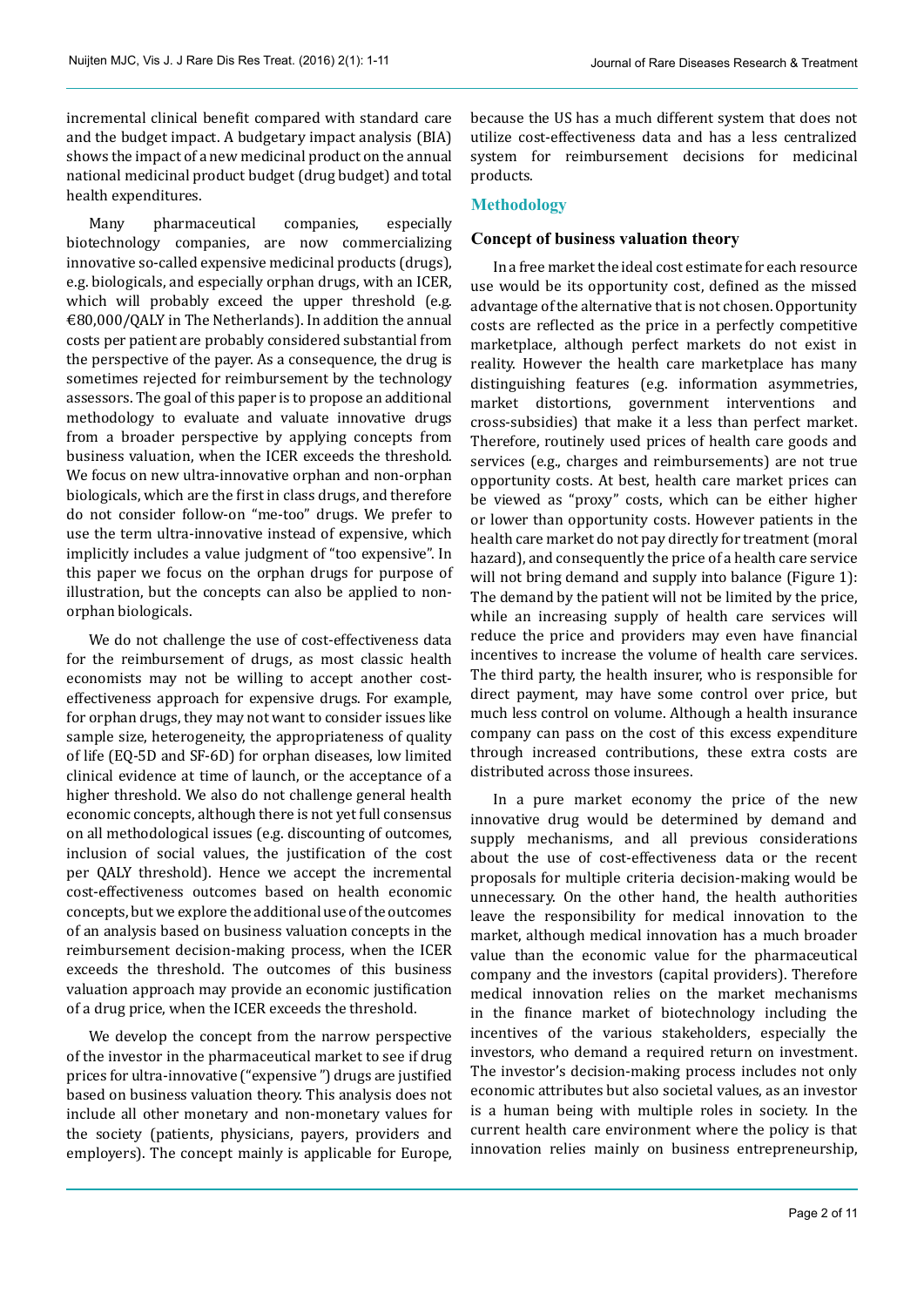

health authorities have to accept the market mechanisms in all resource markets including the finance market, especially an adequate return on investment for investors in order to benefit from the societal value of medical innovation, which may increase the quality of life and wellbeing of their citizens. A pharmaceutical or biotechnology firm, on the other hand, sees pharmaceutical innovation as an opportunity to be rewarded for successful research & development (R&D) work and for adding 'value', which can be reinvested in future innovation. Without the prospect of rewards for innovation, R&D and the pace of innovation will decrease. Health authorities often challenge the high price of orphan drugs, wherever a pharmaceutical or biotechnology company would argue that innovation requires significant investments. A firm is a collection of productive resources (human, and nonhuman) under administrative coordination and authoritive communication that produces goods and services for sale in the market for profit<sup>2</sup>. Administrative coordination and authoritative communication define the boundaries of the firm. The investors provide capital to the firms, which transform this capital to capital goods. This process requires a return on invested on capital because the providers of money-capital require a reward.

An assessment based on business valuation theory

from the narrow perspective of the investor in the pharmaceutical market may be used to see if drug prices for ultra-innovative ("expensive") drugs are justified. As the health authorities leave medical innovation to the market, this perspective is also included in the broader societal perspective, which includes additional elements and values. If we assume that the new drug is the only product of a company, we can calculate the economic value of this company. This valuation is based on the Discounted Cash Flow method, which is based on the free cash flows and the required cost of capital. Free cash flow is often defined as the cash flow from operations minus the cash necessary for capital expenditures. Cash flows from operations represent the sales from the pharmaceuticals, and cash necessary for capital expenditures represents the costs for R&D, production costs and marketing.

The cost of capital refers to the opportunity cost of making a specific investment. It is the rate of return that could have been earned by putting the same money into a different investment with equal risk. Thus, the cost of capital is the rate of return required to persuade the investor to make a given investment<sup>3</sup>. The cost of capital is determined in the market by the demand and supply of capital. Investors provide their capital to a company temporarily, and request a return on investment based on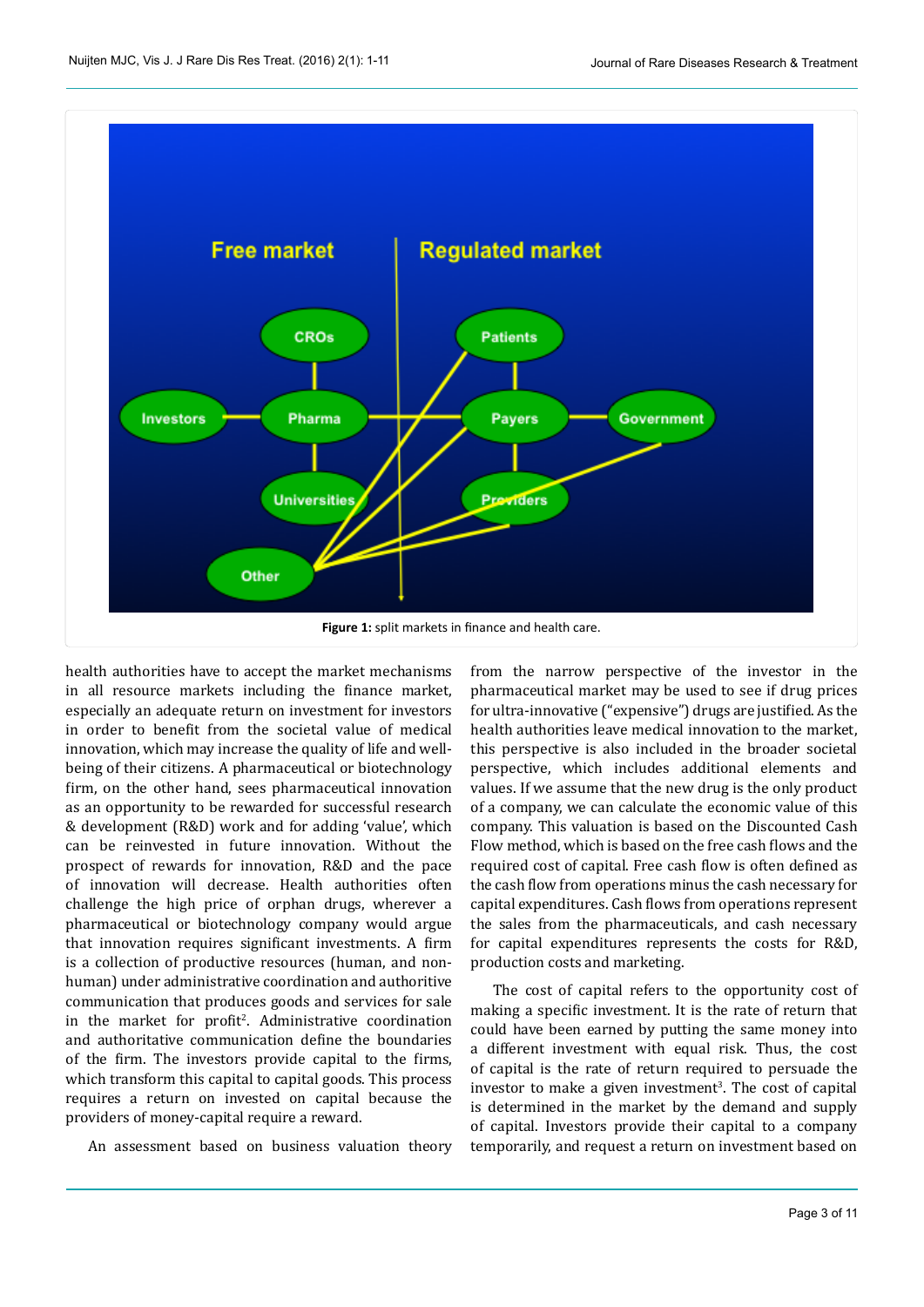their perceived risk, which is the quantifiable uncertainty. When given the choice between two investments of equal risk, investors will generally choose the one providing the higher return. Cost of capital depends on the mode of financing used – it refers to the cost of equity if the business is financed solely through equity with an adjustment to the cost of debt if it is financed partially through debt. Many companies use a combination of debt and equity to finance their businesses: the overall cost of capital for these companies is derived from a weighted average of all capital sources, known as the weighted average cost of capital (WACC)<sup>3</sup>. Since the cost of capital represents a hurdle that a company must overcome before it can generate value, it is extensively used in the capital budgeting process to determine whether the company should proceed with a project or investors should fund this company.

The justification of the orphan drug price can be based on the Discounted Cash Flow method. As the future financial performance of a pharmaceutical company is directly related to the free cash flow (FCF) of a new drug, an appropriate assessment of the potential sales forecast of a portfolio of forthcoming new drugs is an important element of the financial value of a pharmaceutical company<sup>3</sup>. Nowadays, such an assessment should definitely include the estimated effects of the new emerging requirements for reimbursement authorities and payers and the effects of pharma policy changes<sup>4</sup>. After the assessment of the free cash flow, the Discounted Cash Flow method can be applied to determine the threshold for the cost of capital, which can be compared with the required cost of capital in the pharmaceutical industry in order to justify the appropriateness of the drug price. Alternatively we can compare the break-even price for the innovative drug, where the net present value is zero, with the actual drug price in order to assess if the applied drug price is justified from business valuation theory. When the break-even price is higher, the actual price may not attract investors, but if the break-even price is lower, the actual drug price may not be justified using valuation theory.

If we assume that the new drug is the only product of a company, we can calculate the economic value of this innovation, which is, in this case, similar to the economic value of the company. In this case, we can apply this method to validate the price of the new drug. On the other hand, if the company has more products in development or drugs already on the market, we may consider two approaches:

- Project approach: Estimate the free cash flows only for the new drug by allocation of the incremental cash in and cash out to the new drug and consider it as a project, which requires a drug price to result in a required cost of capital (threshold price).
- Company approach: Use the total free cash flows for the company and include future revenues and costs

to the new drug in the free cash flows in order to calculate the threshold price.

We consider the "project approach" the most appropriate, as the "company approach" may not be sensitive to link the price of the new drug with the cost of capital because of the new drug is only part of a portfolio that includes other drugs in development and/or on the market. However the project approach requires an appropriate allocation of the incremental costs, which are not directly related to the new innovations (e.g. overhead), and to the cash flow of the new innovation.

#### **Calculation of business valuation theory**

The discounted cash flow is derived from the present value equation to calculate the present value of future, expected cash flows and compounding returns.

DCF=  $CF1/((1+r)1+CF2/((1+r)2+...+CFn/((1+r)n)Eq 1.)$ 

Where

DCF = discounted cash flow = present value

CF = (free) cash flow

n = the time in years before the future cash flow occurs

r = cost of capital

The time horizon for the cash flows starts at the time of patent registration and continues until the end of the patent period, which is 20 years. We assume that the product is registered at year 8 and is reimbursed the same year leaving 12 years for actual sales<sup>5</sup>. The development and other related costs before obtaining the patent in year 1 are not included in this analysis and are considered sunk costs<sup>5</sup>.

In the next sections we address free cash flows and the cost of capital in more detail. We conclude this section by addressing the timing of analysis and inclusion of failures.

#### a) **Free cash flows**

Free cash flow is defined as:

Profit before interest and tax (EBIT)

Minus: Corporation Tax

Equal: Net Operational Result

Plus (+) Depreciations/Amortizations

Plus (+) Mutations in Net Working Capital plus Mutations in Provisions

Minus (-) Investments

Plus (+) Divestments

In the remainder of this section we focus on revenues and expenditures.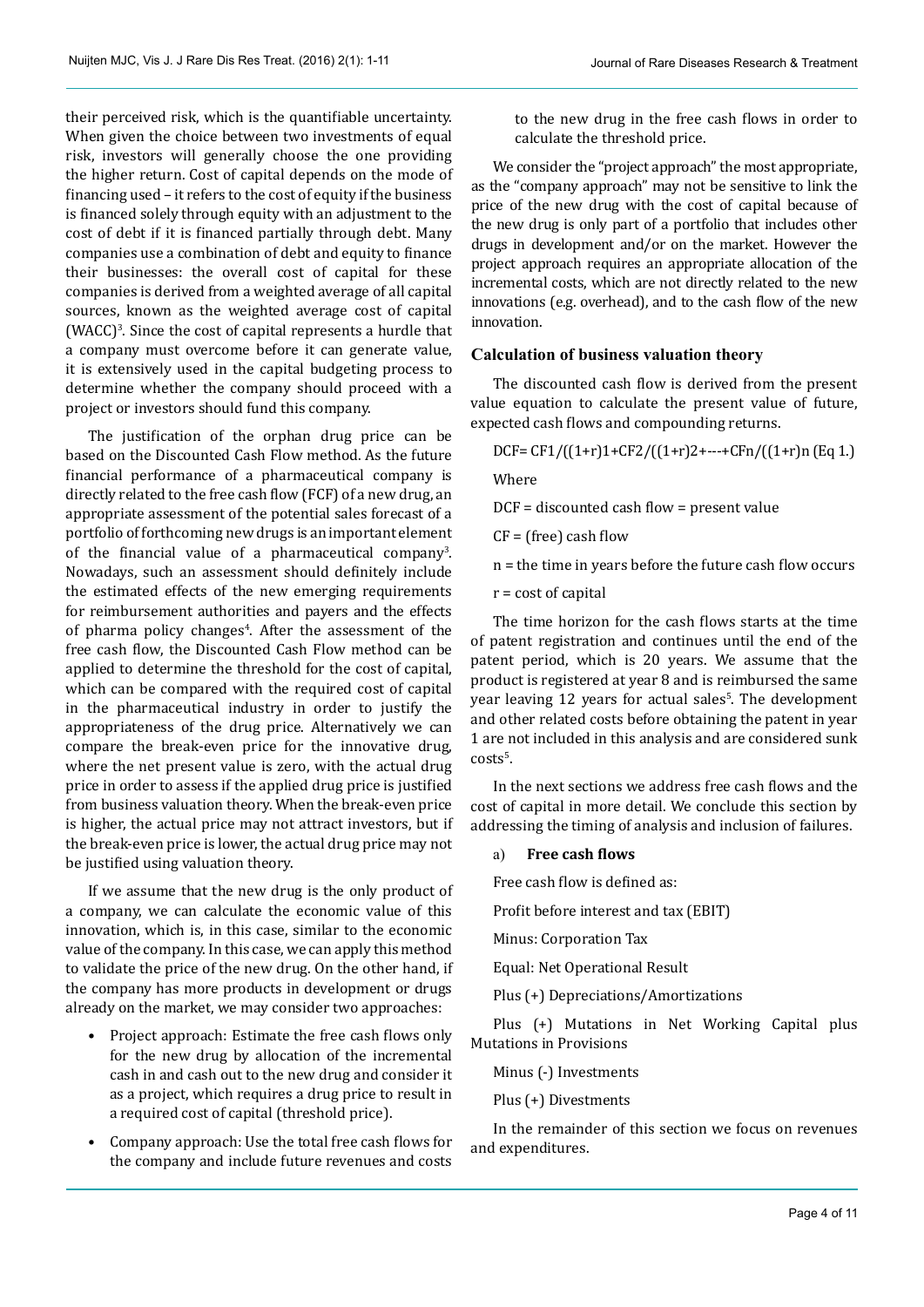#### *Revenues*

The future revenues are based on a sales forecast of a new drug, is QxP, whereby Q is quantity sold and P is price per unit<sup>3</sup>. The quantity sold  $(Q)$  is a function of drug utilization per patient and the number of potential patients.

Drug utilization per patient depends on the duration of treatment and dosing, which depends on the disease and treatment guidelines. During the treatment of some patients, the drug may be discontinued because of adverse events or lack of response. Other patients may continue the medication for a longer period in chronic diseases, e.g. multiple sclerosis. The next step then comes by calculating the total sales forecast by multiplying three components: average drug utilization per patient, unit drug price and number of patients based on epidemiologic and other specific sales forecast data.

The potential number of candidates of the target population for a new pharmaceutical depends on epidemiology (prevalence and incidence of the disorder), possible prescription restrictions, contraindications, annual growth of the target population, off-label use, and diffusion curves. Prevalence may be the main driver in a sales forecast for indications in chronic diseases, while incidence may be the main driver for episodic diseases with full recovery or death (e.g. infectious diseases) or disease types like cancer, where the initiation of treatment starts at diagnosis and selection of treatment is based on staging (e.g. adjuvant or advanced treatment). Diffusion curves or uptake curves reflect the annual proportion of eligible patients that is actually going to use the new pharmaceutical. The uptake may be a function of various parameters, including incremental clinical benefit (which is positively associated with uptake), and marketing power and an established network with the medical community by the pharmaceutical company. We distinguish between actual data and forecasts, e.g. response data from the clinical trials are actual data, and uptakes curves are forecasts.

The sales forecast is a function of the following parameters $6$ :

Drug costs = F(DTC, P\_response, P\_fail, P\_AE\_stop ): actual data DCT: daily treatment price of the new drug

P\_response: probability of response to the new drug

P\_fail: probability of failure of the new drug after initial response

P AE stop: probability of discontinuation of new drug due to adverse events (AE)

Number of patients = F(Pop, P\_inc, P\_prev, P\_contra, P\_growth, P\_uptake\_n1,n2..nk): actual data and forecasts

Pop: population size

P\_inc: incidence/P\_prev: prevalence

- P\_contra: probability of contraindications
- P\_growth: annual growth of the population

P\_uptake\_n1,n2..nk : annual uptake in year 1,2,... k.

#### *Expenditures*

The break-even price of the new drug can be based on the actual expenditures of the biotech company. However, if the company is managed inefficiently thereby resulting in higher expenditures, the company should not be rewarded for a higher drug price. The allocation of general costs to the project can also be subjective and lead to a higher drug price. Therefore the use of actual accounting data should be considered cautiously and calculations based on those data may not be straightforward be used without any dispute. In addition historical bookkeeping costs may not reflect the actual cash flows and future opportunity costs. In addition prices and costs do not reflect economic value<sup>3</sup>.

Therefore we consider the use of standard costs for the development (phase I, II and III) and marketing of a new innovative product, which should reflect the actual costs for development and can be applied for every business valuation. In our example, we used published costs from the literature, but further research evaluation is required in order to establish standard costs, which should be applicable, when the development, production and marketing are managed efficiently. The costs of the development (phase I, II and III) are absolute monetary values, whereas the sum of production and marketing costs are based on 40% of revenues<sup>5</sup>. Another consideration is that  $R&D$  costs may vary for low prevalence orphan drugs $\degree$ . Some factors would increase these costs (e.g., imagine a disease where there are only 50 patients in a country like the UK: just identifying patients for trials would be costly), while others could decrease them (orphan drugs acts in the US and Europe allow for smaller shorter trials for rare diseases).

#### b) **Cost of capital**

The cost of capital, as expected by market participants, is based on the average cost of capital in the pharmaceutical market. Harrington reports that for 2006-2008, the costs of equity capital estimates are approximately 9% for pharmaceuticals, 11% for device firms, and 12% for biotechs<sup>8</sup>. For the purpose of illustration we used in the example below applying our business valuation concept the 12%, but the assessment of the appropriate cost of capital requires a more in-depth analysis in our further research.

#### c) **Timing of analysis and inclusion of failures**

The allocation of R&D failures to successful drugs obtaining EMEA or FDA approval is an important element in the valuation. The health authorities may only consider R&D costs, which are directly related to the new drug, whereas the R&D costs of the unsuccessful programs should be taken into account according to the principles of business valuation.

The probability of failure during the development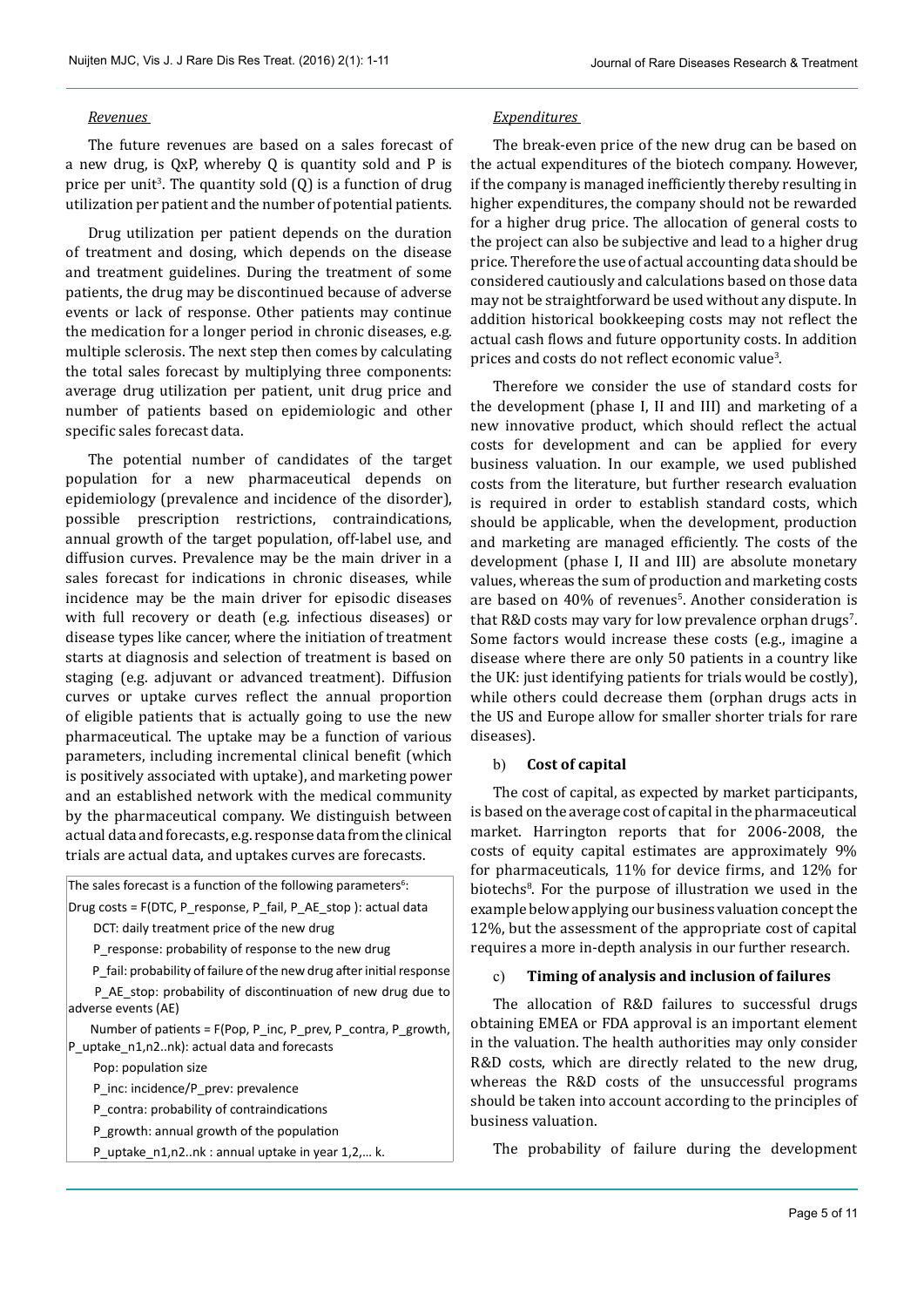(phase I, II and III) phases is also derived from the literature instead of company data in order to exclude ineffective management of clinical trials (design, process). In addition, the statistical power may not be sufficient using limited data from one company. Finally the perspective of the analysis is more that of the investor than that of the pharmaceutical company. The diversifiable risks may not need to be rewarded with a premium, because an investor can eliminate them by holding a large diversified portfolio. The main risk factor of a biotech company is the clinical success of its projects, which is typically such a diversifiable risk. This may also apply to reimbursement risk of failure. The success rates should not have an influence on the cost of capital. Therefore in the current model we include failure probabilities only in the cash flows.

The current analysis starts at T=1, which is the year of patient registration. We assume that EMEA/FDA approval occurs at year 8 and that reimbursement dossiers are subsequently submitted in the countries. We assume that there is a reimbursement decision within 1 year after registration leaving 12 years for sales before the patent expires. In this paper, we propose a methodology for justification of drug prices, when the ICER exceeds the threshold and therefore cost-effectiveness becomes a hurdle for reimbursement. In this analysis we assume that the health authorities are convinced of clinical benefit based on registration. Therefore, the probability of reimbursement following registration is 100% in the base case analysis. However a scenario analysis may be based on the probability of rejection of reimbursement because the health technology assessors are not convinced of the clinical benefit. The price justification may be required at T=8 (reimbursement). Therefore there is no difference in analysis from T=1 or T=8 because of appropriate handling of probability of treatment failures. In the T=8 analyses it is not appropriate to ignore the probabilities of failures during an R&D phase or use different cost of capital because of less uncertainty after the registration.

T=1: DCF= CF1/((1+r)1+CF2/((1+r)2+---+CFn/((1+r)20

Where CF1- CF8 is cost of R&D and CF9- CF20 is sales – cost of marketing

 T=8: DCF= CF9/((1+r)1+CF2/((1+r)2+---+CFn/((1+r) n20

MINUS costs of R&D\*discount \* correction for failure

#### **Application of business valuation theory**

We apply the proposed approach to Pompe disease, which has an incidence of approximately 1 in 40,000 live births<sup>9,10</sup>. However, as with any rare disease, it is difficult to know exactly how many people are actually affected. Extrapolating from the assumed incidence figures, it is estimated that the average current worldwide prevalence

may be  $7,500$  people<sup>11</sup>.

Product X illustrates a business case for the development of innovative medicine for Pompe disease. We assume that the new drug must at least achieve benchmark clinical outcomes versus standard treatment. The drug price for Product X (US\$ 300,000) is much higher than for other broader indications, because the pharmaceutical company will invest the same amount of money in developing an orphan drug, which will only treat a limited number of people around the world. They will still need to recoup that investment somehow, but with fewer potential patients the  $cost$  per patient will rise<sup>12</sup>. However this higher drug price for Product X cannot lead to an acceptable ICER below the willingness-to-pay threshold and consequently Product X will not be reimbursed using the current cost-effectiveness threshold. As a consequence we apply the proposed valuation methodology in this paper.

The analysis incorporates average phase transition probabilities received from various sources (i.e. phase I-II 0.70; phase II-III 0.39; phase III-approval  $0.69$ <sup>13</sup>. It is assumed that successfully development (including approval time) of a drug requires 8 years and involves costs of US\$704 million<sup>13</sup>.

The maximum number of patients is 7,500, but usually not all patients will likely be eligible (e.g. contraindications). If we assume that 10% of patients is not a candidate for Product X, the eligible population size is 6,750. The commercial time to reach peak sales (80% of the market) is assumed to be the industry average of  $6$  years $^{14}$ . An analysis of financial reports of small, mid-size and large biopharmaceutical companies indicates an average cost of goods sold plus selling, and administrative cost of 40% of sales<sup>5</sup>. The model includes a tax rate of 25%, which is included already in the applied figures.

#### **Results**

Table 2 shows the results of DCF with a net present value (NPV) of US\$ \$21,620,845 for drug price of US\$300,000 for Product X.

Break-even analysis for NPV =0:

- Break-even cost of capital: 12.4%
- Break-even price: US\$285,576

 This analysis shows that price of US\$300,000 is only slightly higher than a break-even price of US\$285,576 for a cost of capital of 12% and the break-even cost of capital is only 12.4%. Therefore the price of US\$300,000 can be justified based on business valuation concept, especially taking into consideration the low cost of capital of 12% and not taking into account discontinuation after treatment failure.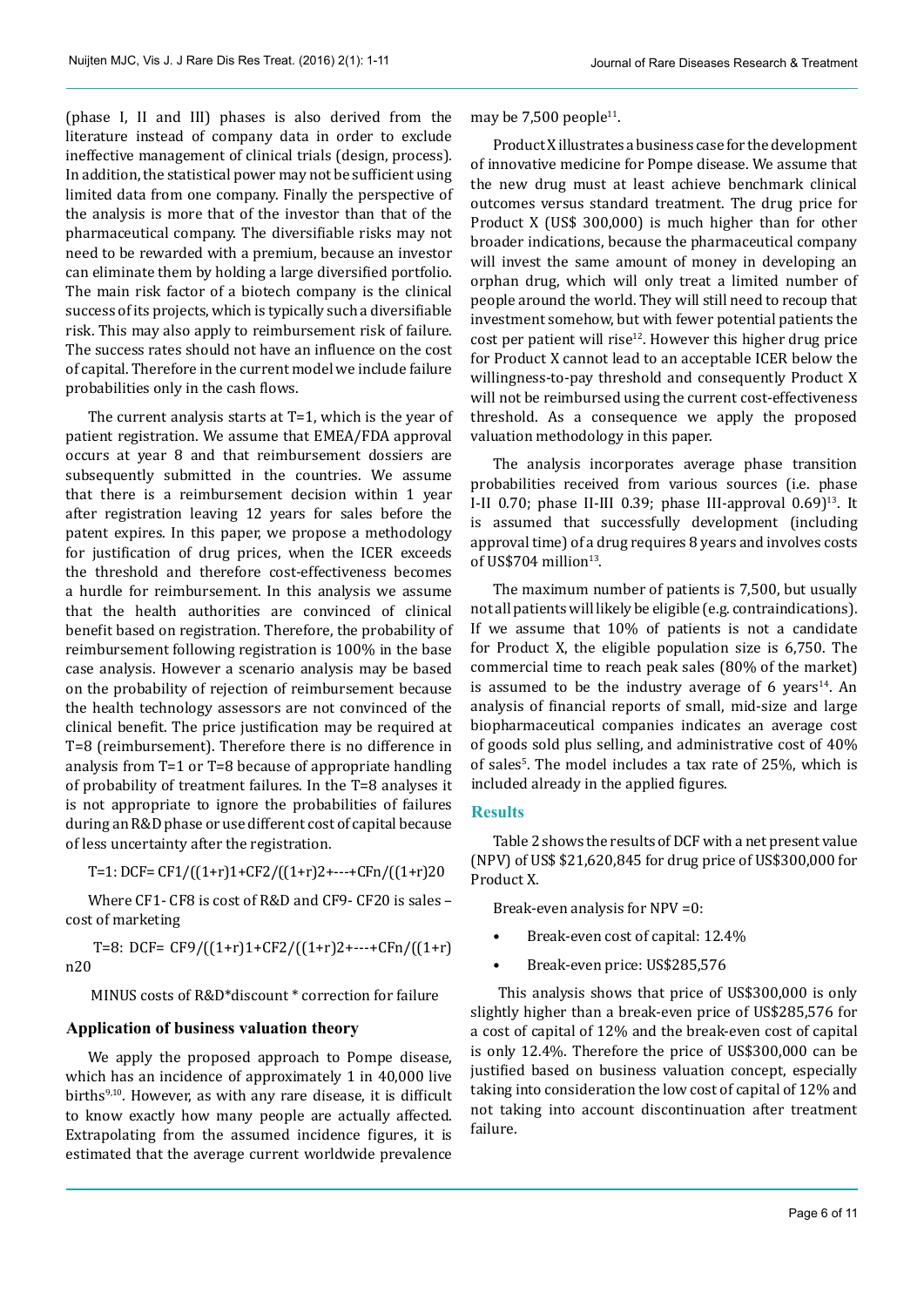# **Methodological Considerations**

The appendix provides details about methodological considerations, which are summarized in this section.

# a. **Incorporation of parameters in cash flow or**

| Model parameter                        |                    |  |  |
|----------------------------------------|--------------------|--|--|
| Cost of development (US\$ million)     | US\$704.56 million |  |  |
| Phase I                                | US\$84.07 million  |  |  |
| Phase II                               | US\$142.65 million |  |  |
| Phase III                              | US\$189.73 million |  |  |
| Phase IV                               | US\$68.33 million  |  |  |
| Years of development & approval        | 8 year             |  |  |
| Period reimbursement                   | 1 year             |  |  |
| Net patent life (years)                | 12                 |  |  |
| # of eligible patient /year<br>(US+EU) | 25,000             |  |  |
| Drug price per patient                 | \$300,000          |  |  |
| Years to reach peak                    | 6                  |  |  |
| Cost of revenue (%)                    | 40                 |  |  |
| Cost of capital                        | 12%                |  |  |
|                                        |                    |  |  |
| Probability                            |                    |  |  |
| - Phase I to II                        | 0.70               |  |  |
| - Phase II to III                      | 0.39               |  |  |
| - Phase III to FDA approval*           | 0.69               |  |  |
|                                        |                    |  |  |

\* Assumption: same probability for EMA

Table 1: A economic model defining feasible development options<sup>5</sup>.

### **cost of capital**

In the analysis, every parameter that influences the economic value, can be incorporated into either the free cash flows or the cost of capital. The operational expectations should ideally be included in the numerator (free cash flows) of the present value equation (Eq1) and the financial expectations in the denominator (cost of capital). This mutual exclusive approach would avoid the risk of double counting<sup>3</sup>.

## b. **Cost of capital**

The cost of capital for biotechnology is an average value with an uncertainty distribution, which means that cost of capital may vary based on company specific features. Biotechnology companies are smaller companies and therefore a small firm premium may be added. The discount rate usually decreases as the maturity of the company increases<sup>15</sup>. The cost of capital should not be based on the expectations at the time of the reimbursement application, but rather on the expectations at the time of investment.

## c. **Historical data**

The introduction of innovation is a unique one-time event, whereas retrospective statistical data on treatment patterns relate to the health care setting in the past. The actual use of an innovation refers to the future<sup>3</sup>. Therefore any existing statistical data should be considered with

| <b>Stage</b> | Year           | Continue     | Costs - R&D      | <b>Sales</b>  | Costs -<br>marketing | <b>NPV</b>       |
|--------------|----------------|--------------|------------------|---------------|----------------------|------------------|
| preclinical  | $\mathbf 0$    | $\mathbf{1}$ | \$(217,910,000)  | \$0           | \$0                  | -\$217,910,000   |
| phase 1      | $\mathbf{1}$   | $\mathbf{1}$ | \$(42,035,000)   | \$0           | \$0                  | $-$ \$37,531,250 |
|              | $\mathbf 2$    | $\mathbf{1}$ | \$(42,035,000)   | \$0           | \$0                  | $-$33,510,045$   |
| phase 2      | $\overline{3}$ | $\mathbf{1}$ | \$(71,325,000)   | \$0           | \$0                  | -\$50,767,726    |
|              | 4              | 0.39         | \$(71, 325, 000) | \$0           | \$0                  | $-$45,328,327$   |
| phase 3      | 5              | 0.39         | \$(24,664,900)   | \$0           | \$0                  | $-513,995,527$   |
|              | 6              | 0.39         | \$(24,664,900)   | \$0           | \$0                  | $-$12,496,006$   |
|              | $\overline{7}$ | 0.2691       | \$(24,664,900)   | \$0           | \$0                  | $-$11,157,148$   |
| approval     | 8              | 0.2691       | \$(503, 217)     | \$0           | \$0                  | \$0              |
| sales        | 9              | 0.2691       | \$(3,677,521)    | \$72,657,000  | \$29,062,800         | \$14,394,355     |
|              | 10             | 0.2691       | \$(3,677,521)    | \$145,314,000 | \$58,125,600         | \$26,888,268     |
|              | 11             | 0.2691       | \$(3,677,521)    | \$217,971,000 | \$87,188,400         | \$36,539,673     |
|              | 12             | 0.2691       | \$(3,677,521)    | \$290,628,000 | \$116,251,200        | \$43,814,253     |
|              | 13             | 0.2691       | \$(3,677,521)    | \$363,285,000 | \$145,314,000        | \$49,110,535     |
|              | 14             | 0.2691       | \$0              | \$435,942,000 | \$174,376,800        | \$53,521,422     |
|              | 15             | 0.2691       | \$0              | \$435,942,000 | \$174,376,800        | \$47,786,984     |
|              | 16             | 0.2691       | \$0              | \$435,942,000 | \$174,376,800        | \$42,666,950     |
|              | 17             | 0.2691       | \$0              | \$435,942,000 | \$174,376,800        | \$38,095,491     |
|              | 18             | 0.2691       | \$0              | \$435,942,000 | \$174,376,800        | \$34,013,831     |
|              | 19             | 0.2691       | \$0              | \$435,942,000 | \$174,376,800        | \$30,369,492     |
|              | 20             | 0.2691       | \$0              | \$435,942,000 | \$174,376,800        | \$27,115,618     |
|              |                |              |                  |               |                      | \$21,620,845     |

**Table 2.** Results of the DCF valuation.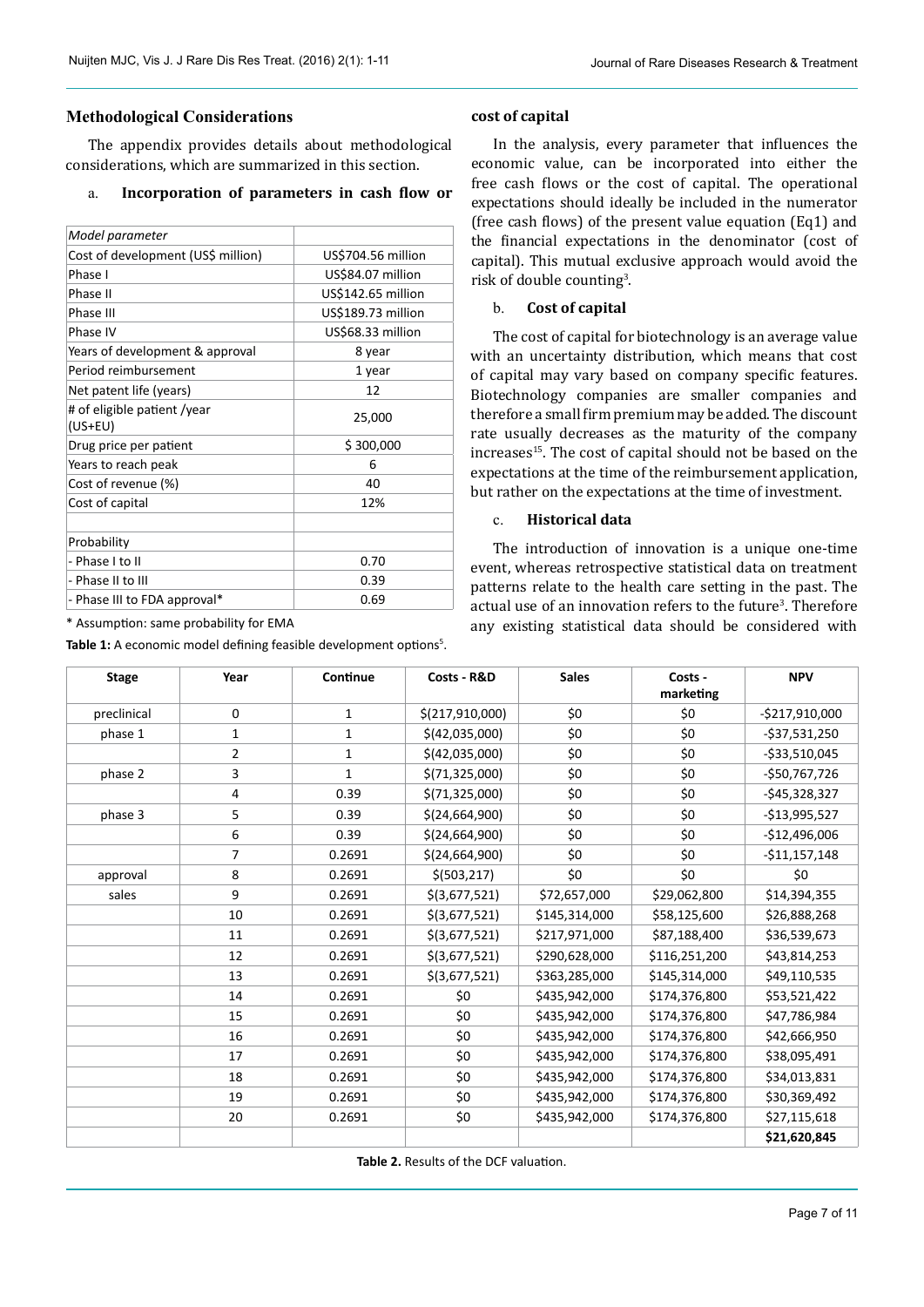caution when making a sales forecast and therefore requires validation, especially regarding the applicability of the existing data for an appropriate forecast.

The efficacy from randomized clinical registration trials may not be representative of the effectiveness of the intervention in the actual target patient population<sup>16</sup>. The efficacy of a new medicinal product in daily practice may be different than the clinical trial data $16$ , which may have an impact on the sales forecast, since a lower efficacy may lead to a higher discontinuation rate and lower actual sales.

## d. **Uncertainty and risk**

In business economics, uncertainty reflects a property, because humans cannot predict the future (uncertainty is the observation that the future is not known), whereas risk is the probability that an actual event will occur, and in valuation is the probability that the materialization deviates from the expectation and as a consequence can be calculated (risk is assigning quantitative probabilities to alternative future outcomes)<sup>3</sup>. Therefore risk corresponds with statistical distributions of input variables and uncertainty in business economics corresponds partially with uncertainty due to assumptions for the model, but it also may include unknown future changes. Standard sensitivity analyses can be applied to risk, whereas scenario analyses are more appropriate for uncertainty.

## e. **Broader perspective**

The substitution effect and the gain in QALYs of a new medicine are not included the Discounted Cash Flow method. However investors have multiple functions. They are not only professional investors, but also insured citizens. Economics is not only about money. People act because they want to achieve a more preferable position of situation. Therefore the decision making process does not only include economic attributes but also other values, e.g. social values. As a result, substitution effect and the gain in QALYs may already be partially included in the current financial valuation from am investor's perspective.

# f. **Discounted Cash Flow in health care**

The Discounted Cash Flow method has not been formally used until now by health technology assessors, although this method has been used for many decades in the financial world. The budget impact analyses by health technology assessors essentially include the revenue aspects of Discounted Cash Flow method, but these analyses do not include the costs of R&D and the appropriate cost of capital, and are only performed over a limited time horizon of 3 to 5 years.

The perspective used in cost-effectiveness and these budget impact analyses is that of the health authorities, which does not take into consideration that drug prices for ultra-innovative drugs should also be justified from the perspective of the investor in the pharmaceutical market, if innovation is going to be left to the market.

# **Conclusion**

Healthcare innovation has added substantial value to patients, the medical community and the society at large in terms of improvements in healthcare. Moreover, healthcare innovation is able to generate real financial gains to economy and society that outlasts patent life. However the costeffectiveness of many ultra-innovative drugs will probably exceed the threshold of the incremental cost-effectiveness ratio, which will lead to negative reimbursement decisions in countries, where cost-effectiveness is the main criterion in the reimbursement process.

In this paper, we propose an alternative policy approach for the evaluation of ultra-innovative drugs from a broader perspective by bridging concepts from health economics and business economic valuation. This approach may justify a drug price, especially when ICER exceeds the threshold. If innovation is funded continuously, future generations will reap even greater rewards, which also include direct investment of the sales of the new drug in development for other indications or indirect investment of the sales in the development of another clinical entity. For health care systems that do not use the ICER, our proposed alternative policy approach may put the usually high budget impact of ultra-innovative drugs in a broader perspective taking into consideration the investor's perspective, which is critical for innovation.

# **Appendix**

# **Methodological considerations**

# **a) Incorporation of parameters in cash flow or cost of capital**

In the analysis, every parameter, which influences the economic value, can be incorporated in either the free cash flows or the cost of capital. If a parameter has a direct impact on the sales forecast or costs, it will be included in the free cash flow. When a parameter has no impact on the mean cash flow but does lead to a higher uncertainty in the outcome (standard deviation), the mean deterministic outcome of the economic valuation will not change. In this case we can add this uncertainty in the cost of capital, by adding a risk premium, leading to lower economic value and a higher drug price may be justified. The cut-off point for adding a risk premium and the size of risk premium are subjective: this topic may require further research. The probabilities of failure during development and reimbursement are included in the cash flow forecast as mentioned before. Finally, we can include all parameters that have no direct impact on the free cash flows, by adding a risk premium (or risk discount) to the cost of capital.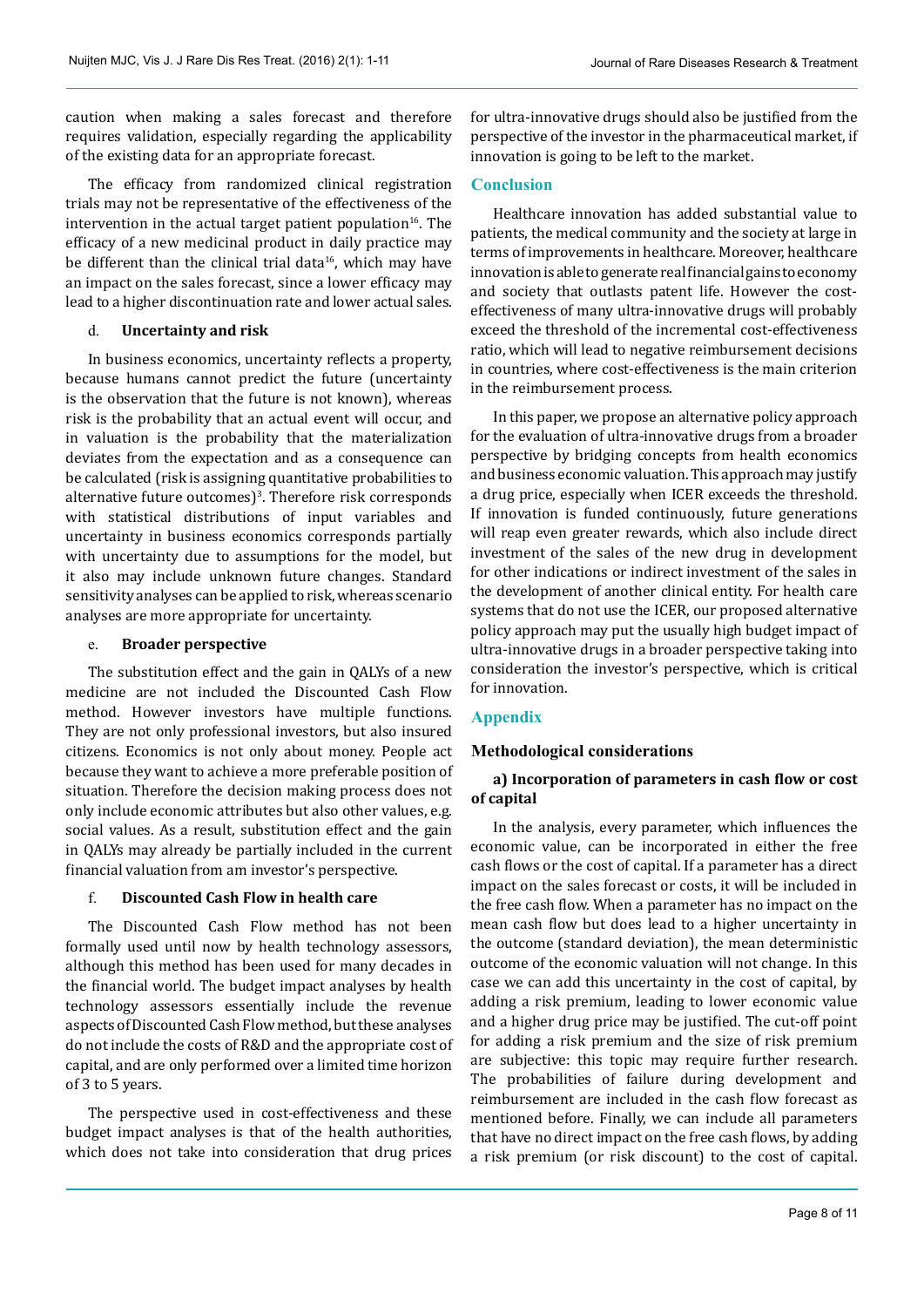Possible parameters are a joint venture with academic centers and management team with proven track record in developing new products. Double counting of uncertainty should be avoided by not including it in the cost of capital, when it is already included in the cash flows. The operational expectations should ideally be included in the numerator (free cash flows) of the prevent value equation (Eq1) and the financial expectations in the denominator (cost of capital). This mutual exclusive approach would avoid the risk of double counting<sup>3</sup>.

#### **b) Cost of capital**

The cost of capital for biotechnology is an average value with an uncertainty distribution, which means that the cost of capital may vary based on company specific features. For example, an important determinant of the cost of capital is leadership and track record of previous successful launches<sup>3</sup>. Therefore sensitivity analyses may be performed by varying the cost of capital from the lower to the upper limit. In addition scenario analyses may be performed using different assumptions, which may lead to different cost of capital thresholds (or break-even prices). On the other hand, this spread in cost of capital is a diversifiable risk in an efficient market, which may not need a premium. However, in reality efficient markets do not exist.

The cost of capital threshold, or expected return of the market, can be based on the average cost of capital in the pharmaceutical market. Biotechnology companies are smaller companies and therefore a small firm premium may be added. Usually the discount rate decreases the more mature a company is<sup>15</sup>. While a start-up or a company that is still in discovery stage faces a high cost of capital of over 20%, a clinical stage company can already use a lower discount rate. When a company has already a drug on the market the cost of capital usually is already close to the discount rate of a pharmaceutical company, i.e. between 8% and 10%. So the discount rate seems to depend mainly on the stage of a company. There is no doubt that the most important property of the stage of a company is its probability to ultimately take one project to the market and create value added (or economic profit). We therefore can observe a direct relationship between success rate and risk premium. In the marketplace we can observe a consistent decrease in the discount rate with advancement of the stage of the company. This would mean that the cost of capital could also be adjusted annually over the years until registration and subsequently a fixed annual cost of capital can be applied after market launch.

Another consideration is that the cost of capital should ideally be based on the expectations at the time of investment (at T=0). Therefore the application of our approach for justification of a drug price in 2016 should be based on cost of capital in 2008.

The cost of capital in this report was based on the Capital Asset Pricing Model (CAPM), which is based on the neoclassic equilibrium concept, where prices are similar to values and consequently there are no incentives for entrepreneurship. In reality, the actual cost of capital originates from the direct environment of the individual capital provider3 . The possibilities or opportunities of this individual capital provider determine the opportunity costs.

If the considerations of the individual capital provider are not known, an alternative approach is to explore if the cost of capital applied by other individuals or companies may provide guidance. The agreements on the capital market may be partially visible, as the outcomes may be in the public domain, but the underlying motives and considerations (contemplations), which resulted in a specific outcome, are not known. When this last approach is chosen, it usually results in the thoughtless application of the so-called Capital Asset pricing Model (CAPM), which is mathematically a sophisticated concept. However, this approach suffers from economic flaws, as it based on very strict and unrealistic assumptions using historical data $^{\rm 3}$ .

An alternative approach is to use the subjective opportunity cost approach. The cost of capital reflects 1) a postponement of consumption, 2) the risk of no or lower reward, and 3) changes in the purchasing power of money.

For the capital provider in this example, there are other investment opportunities with a similar risk profile, which may yield an annual 12% cost of capital. Therefore in the current analysis, we used the individual opportunity cost approach.

#### **c) Historical data**

The introduction of innovation is a unique one-time event, whereas retrospective statistical data on treatment patterns relate to the health care setting in the past. The actual use of an innovation refers to the future<sup>3</sup>. For example, how will the innovation be adopted by the medical community in a changing health care environment with other new emerging innovations, modifications of clinical guidelines, changing reimbursement and financing systems? Therefore any existing statistical data should be considered with caution for making a sales forecast and requires a validation, especially how the existing data can be applicable for an appropriate forecast.

This concern is also relevant for the forecast of the expenditures for costs of R&D, production and marketing. In health economics it is standard to extrapolate retrospectively collected costs to future years, and even for life-time analyses. However in economic valuation the use of historical bookkeeping data is not recommended, as it does not reflect the economic value. The costs for R&D may also not reflect the actual opportunity cost, because hospitals are involved in clinical trials and the health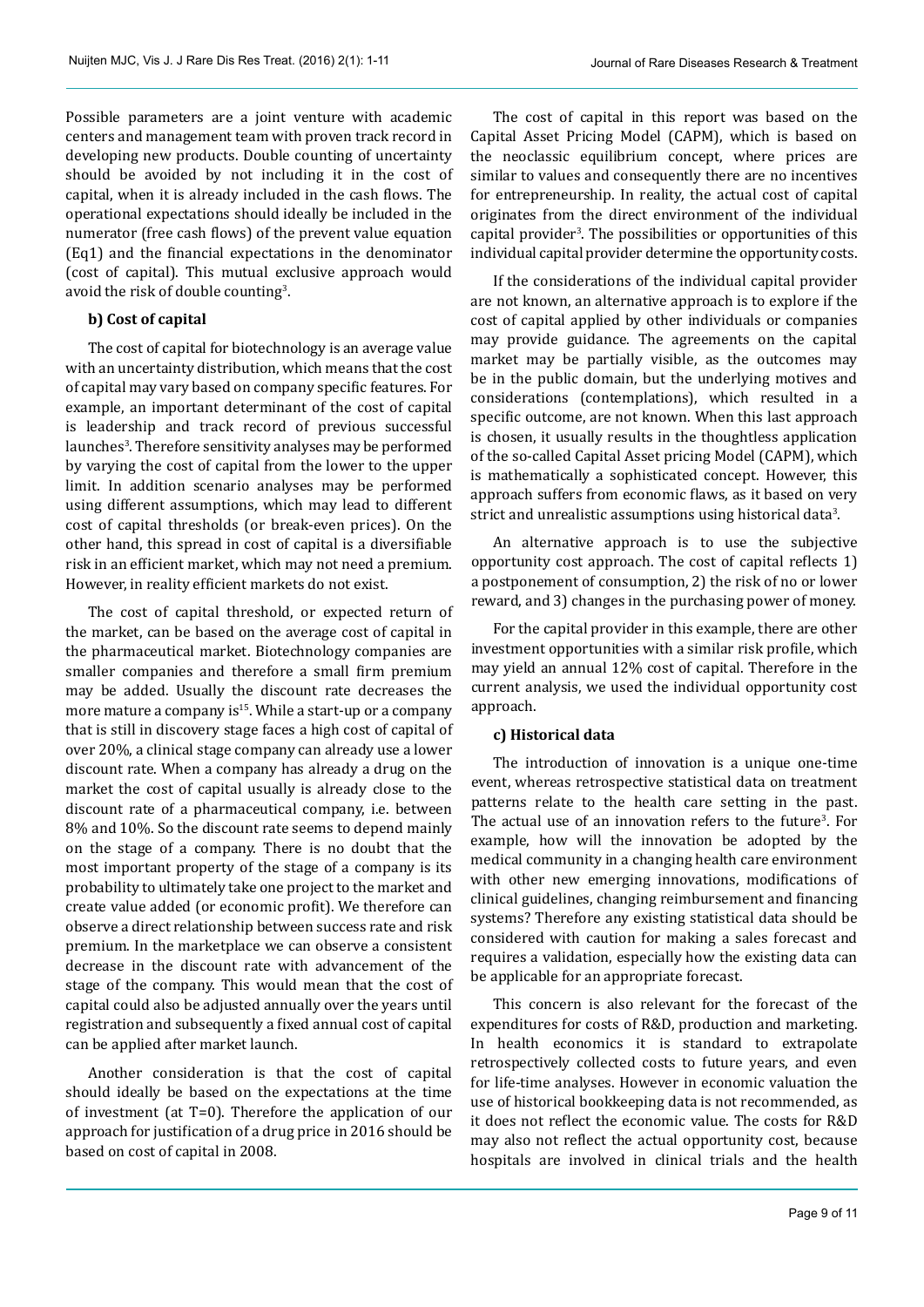care marketplace has many distinguishing features (e.g., information asymmetries, market distortions, and crosssubsidies) that make it less perfect than other markets.

Besides the constraints in business valuation for using current data, using existing data in health economics is also considered cautiously because of limitations in external validity. The efficacy seen in randomized clinical registration trials may not be representative of the effectiveness of the intervention in the actual target patient population<sup>16</sup>. Inclusion criteria for patients and selection of study sites may mean that the sample is not representative of the potential future patient population. As a consequence, the efficacy in real life may be different than the clinical trial data, which may have an impact on the sales forecast, e.g. a lower efficacy may lead to higher discontinuation and lower actual sales.

#### **d) Uncertainty and risk**

It is important to note that health economics uses the concept of uncertainty in a different way than business economics. Uncertainty in health economics reflects probabilities of treatment failure and treatment decisions. iii We can distinguish uncertainty due to 1) statistical distributions of input variables, and 2) uncertainty due to assumptions for the model and the applied data sources. In business economics, uncertainty reflects a property, because the human being cannot predict the future (uncertainty is the observation that the future is not known), whereas risk is the probability that an actual event will occur, and in valuation it is the probability that the materialization deviates from the expectation and as a consequence, can be calculated (risk is assigning quantitative probabilities to alternative future outcomes) $^3$ . Therefore risk corresponds with statistical distributions of input variables. Uncertainty in business economics

corresponds partially with uncertainty due to assumptions for the model, but it also may include unknown future changes<sup>17</sup>. Standard sensitivity analyses can be applied to risk, whereas scenario analyses are more appropriate for uncertainty. A sensitivity analysis is based on the statistical distribution to judge the effect on study results of by varying the value of the input parameters from the lower to the upper value of the confidence interval<sup>18</sup>. A scenario analysis is based on the modification of the underlying assumptions of the model in order to capture uncertainty, which is not included in the statistical distribution of the input parameters. Of course no scenarios can be performed for so-called "unknown unknowns", so the full extent actual uncertainty can never be captured and will remain unknown.

Many parameters in a cash flow forecast model are not based on actual data with an appropriate distribution, but these parameters are based expectations. Examples are annual growth, uptakes curves, substitution effects, changes in prescription restrictions and guidelines, future distribution of the available treatment modalities, and off-label use. Expectations are not actual values with a statistical distribution, which complicate the use of standard sensitivity analyses and scenario analyses are more appropriate for expectations. Expectations are based on the expected use of the new drug by the medical community based on its clinical profile and drug price.

#### **e) Broader perspective**

The Discounted Cash Flow method can be used to validate the price of the new drug from a narrow investor's perspective, which does not include all other monetary and non-monetary values for society (patients, physicians, payers, providers and employers) (Figure 2). The substitution effect of a new medicine may lead to substantial cost savings in other budgets e.g. reduction of